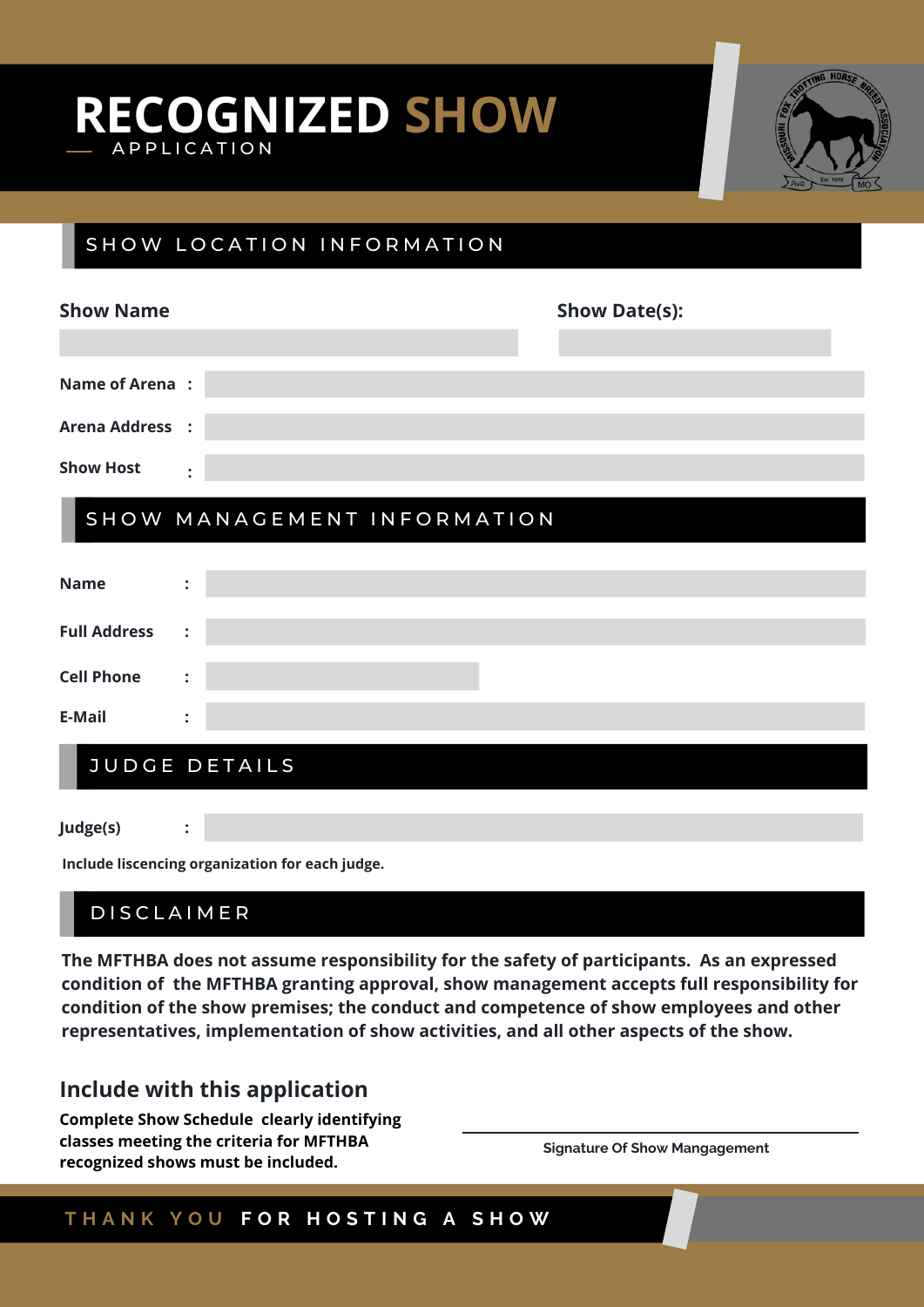# **RECOGNIZED SHOW** R E Q U I R E M E N T S



A recognized show allows for a show to be promoted by the MFTHBA as being open to MFT participation but provides flexibility for the show by not requiring an MFTHBA carded judge or that classes must be structured and follow MFTHBA rules. Rather it simply requires that the show use a licensed judge. Offering this option is especially important in areas of the country where there are limited MFTs or where there are limited MFTHBA carded judges.

Results from Recognized Shows will be added to a horse's record; however, please note results will not count toward MFTHBA yearend awards. However, if a Missouri Fox Trotting Horse is enrolled in the MFTHBA medal program, the results from the show will go toward the lifetime achievement program.

The MFTHBA hopes the Recognized Show option will interest in areas of the country where there are limited MFTs or where there are limited MFTHBA carded judges and over time the show might consider becoming a MFTHBA Point Show.

#### R E QUIREMENTS

- May be hosted by any organization or individual.
- Any show may be a recognized show including but not limited to those providing pleasure, driving, hunter/jumper, model, performance, working horse, ranch horse, and timed events
- Must offer at least 8 classes open to Missouri Fox Trotters. These can be Open Gaited Breed, Saddletype, Open breed, or Missouri Fox Trotting Horse specific classes.
- The show must utilize a licensed judge.
- Must apply and submit fee at least 90 days before the event (Note: For shows scheduled between April-July 2022, this requirement will be waived.)
- Must provide results for all registered Missouri Fox Trotting Horses competing within 21 days of the show. Upon approval, show managers will receive a Recognized Show packet. The packet will include a template for submitting results.

#### **FEES**

Required fee must be submitted with Recognized Show Application.

- MFTHBA Affiliates: \$10/day
- Non-Affiliates: \$25/day

#### A P P L I C A T I O N A P P R O V A L

Upon receipt of an application in the MFTHBA office, the application will be forwarded to the appropriate Regional Director. The Regional Director has 10 business days to approve, hold, or deny the show recognition. If there is no response from the Regional Director, the show is automatically approved.

Once approved, the show manager listed on the original application will be emailed a Recognized Show packet.

#### BENEFITS OF BEING A MFTHBA RECOGNIZED SHOW

- The show will be listed on the MFTHBA website. A complete list will be added to the Showing page and the show will be added to the online calendar. The complete list of shows will be shared on social media, email newsletter, and via text.If the show creates a Facebook event, the MFTHBA should be listed as a co-host
- If the show provides a show announcement or a post-show report, it will be shared on the MFTHBA website and through other available means.
- Results will be added to the horse's official MFTHBA record
- For horses participating in the MFTHBA Medal Program, they will not need to submit additional paperwork to receive points